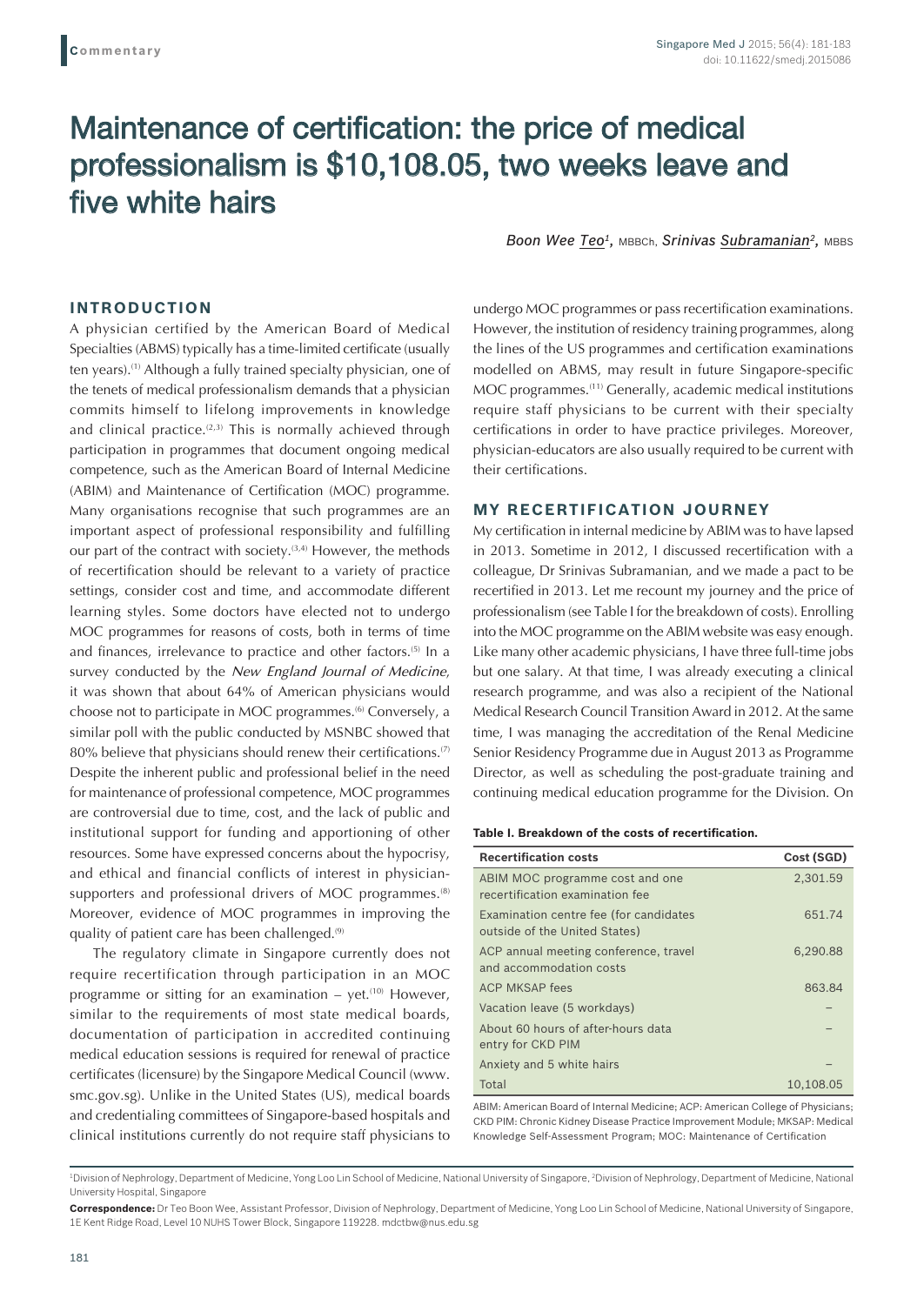top of that, several of our staff physicians then were deployed for the ultimate National Service – maternity leave, and thus, I had additional clinical duties because Singapore is not big enough to have nephrology locums. Clearly, I fully understand that it is challenging for physicians to undertake MOC programmes due to competing interests.

Realising that I could not fit time in to study for the Boards while in Singapore, I did what most doctors in institutional practice do – go away for a conference. In April 2013, I scheduled myself to attend the American College of Physicians (ACP) Annual Internal Medicine Meeting held in San Francisco, CA, USA. Since the meeting had pre-conference courses on MOC questions review, I took two of the courses that fitted my time schedule and spent two days doing multiple choice questions. A few hundred doctors commiserated with me, all presumably also due for recertification. I attended what I thought was an excellent conference, focusing on the track with updates in the various subspecialties and also timing my conference participation with attendance of the Convocation Ceremony of the College where I had been elected to Fellowship.

To recertify, the ABIM MOC programme (see endnote) requires adequate completion of a series of multiple choice questions (by modules according to subspecialty branches of internal medicine) in order to achieve a requisite number of points. Some of these points are achieved through participation in a Practice Improvement Module (PIM). I enrolled in the chronic kidney disease PIM and had to track at least 25 patients whom I see in clinic. This was painfully tedious and I had to stay after-hours to enter the data on the website. Moreover, follow-up data, including proposed improvements to be implemented, was also required. However, the PIM report reinforced points of management in patients with chronic kidney disease stage 4 and helped me identify weaknesses in my clinical care processes. Furthermore, interventions had to be developed and follow-up on these measures taken to determine their effectiveness. Honestly, even though it was painstaking, the well-designed module was educational and eye-opening – I learnt that we can always do better.

Going over the online MOC programme question modules was also time-consuming. The questions are related to more recent clinical trials and scientific findings. Some physicians have commented that the questions are more difficult than the actual recertification examination. As the modules are done online, they can be completed at one's own pace. However, access to study materials, including journals, is often required – I am thankful for the Internet and ready access to the well-stocked electronic library of the medical school. Nonetheless, I could not determine the answers to many questions and had to consult colleagues in other specialties, who were also occasionally stumped.

Besides the questions in the MOC programme, I also reviewed key topics in internal medicine using ACP's Medical Knowledge Self-Assessment Program (MKSAP) and practised answering multiple choice questions. I had scheduled myself for the fall recertification examination in Singapore (computer-based examination in a test centre). Due to a heavy work schedule, I took one week of vacation time to put in more practice. Despite this, I managed to complete all the MKSAP questions (about 1,000) only once, achieving scores of 60%–70% on average. It would usually be better to randomly repeat the questions to determine if the learning points have been assimilated. If you perform well, you would most certainly pass. Being less prepared, I had a week of situational anxiety and dysthymia after taking the examination.

While sitting in a cafe on the day of the examination, I reviewed some of the topics that I had less contact with in my daily work as a nephrologist, and wondered which private practice group I would join if I failed recertification. At the test centre, I met a cardiologist who had moved to Hong Kong. He was also recertifying in internal medicine, and like me, he had returned to Asia for the sake of his spouse. We registered our presence at the test centre and were guided into our seats in the highly secure facility. I felt like I was entering a biosafety-level 3 laboratory and certainly hoped that the examination was not an extinctionlevel event. At lunch with my new friend, I mentioned that the examination was quite difficult. By early afternoon, my MOC journey for internal medicine was completed.

Returning to work, I discussed my experience with Srinivas, who felt that I should not have any problem with the examination. But of course, I felt otherwise, as I alluded to the feeling of incomplete preparation. Several months later, I received an email – I passed. Subsequently, I received a detailed performance report, which showed that I had attained an average score. As each subject area, with the exception of cardiology (20 questions), had only ten questions, it is clear that depth and breadth of clinical knowledge and practice could not conceivably be assessed in one examination. I obtained my best score for rheumatology, all thanks to a colleague who had gone over some questions with me one afternoon, and also met me in the office pantry to confer.

## **CONCLUSION**

It is inevitable that continuous professional competence assessment, recertification, re-licensure or revalidation will come to Singapore. While we continue to debate the relative merits, I think it is more important to determine the methodology of doing so, without duplication of efforts. Singapore is a small country and the professional community is small in number, even smaller when considering specialties and subspecialties. It is clear that the professional societies and regulatory agencies will not be able to implement credible and non-controversial programmes. To increase efficiency and productivity, and reduce costs to the Singapore society, it would be better to outsource this process or work with larger professional bodies. Physicians should be able to choose a programme that best fits their scope of practice. However, it is likely that, besides the efforts put in by physicians themselves as a commitment to professionalism, the economic price will be borne by patients in the name of public assurance of medical competence and safety. If the burden becomes too onerous, one can always become a banker.<sup>(3)</sup>

**Endnote:** The ABIM programme changed slightly from January 2014. It now reports certification status and "meeting MOC requirements". Diplomates have to continuously achieve MOC points to meet the requirements.